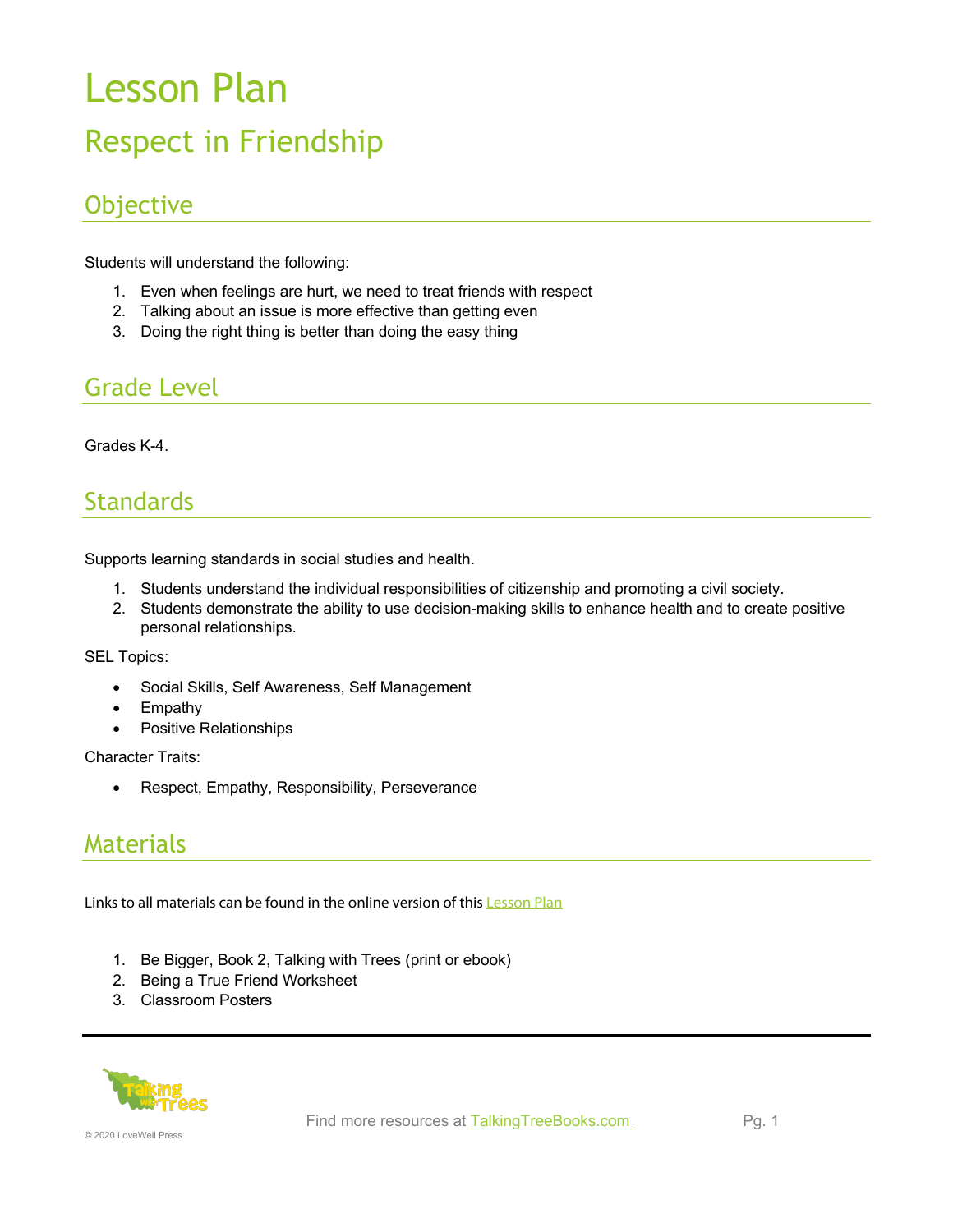## Vocabulary

**Respect**- Caring enough about others' feelings to think before you act

**Relational aggression bullying**- (A form of bullying in which hurt is caused through damage to relationships or social status.) When you leave someone out of the group or an activity because you want them to feel bad.

### **Procedures**

#### **-Read** *Be Bigger* **children's book (paper book or project the ebook on a whiteboard).**

**- On each page, focus on the characters' facial expressions and body language.** How is each character feeling on each page? Help the children see how they can pay attention to faces and body language to help them understand how others are feeling (to help prevent misunderstandings), and how they themselves are feeling (to better understand where their actions are coming from).

#### **- Discuss hurt feelings and how to react to them**

Talk about how the girl was feeling at the beginning of the book.

-Why was she upset? (She felt left out and her feelings were hurt.)

-What did the tree mean by "your heart and stomach are tied up in knots"? (Teach children to pay attention to the cues their body gives them to help them figure out if they are sad, anxious, angry, etc.)

-Why did the tree say the girl was planning to get even with her friend? What does "getting even" really mean? (You perceive that someone hurt you and so you hurt them in return.) Does getting even take away your hurt? (No, it just makes both of you feel bad.)

#### **- Discuss issues around respect and relational aggression bullying.**

In the story about the girl's grandmother, we see the girls each call on their other friends to exclude someone in order cause hurt (relational aggression bullying).

This is an issue of respect and caring. Being respectful means you care enough about others' feelings not to cause harm. In this case the girls are trying to hurt each other on purpose. Friends don't do that. Respectful people don't do that. Even when feelings are hurt, we need to deal with the issue respectfully (caring enough not to cause harm.)

#### **- Discuss another way the girl could deal with her hurt feelings.**

The tree shows her how to "Be Bigger" than the hurt feelings (how to rise above the hurt to deal with the issue respectfully.)

A more effective way to deal with hurt feelings is:

1. Figure out what you really want. (your friend to apologize, your feelings not to hurt)

2. Choose an action that helps you get what you really want. (Talk to your friend to let her know she hurt your feelings. Talk through the issues respectfully. Focus on how you are feeling instead of being accusatory.)